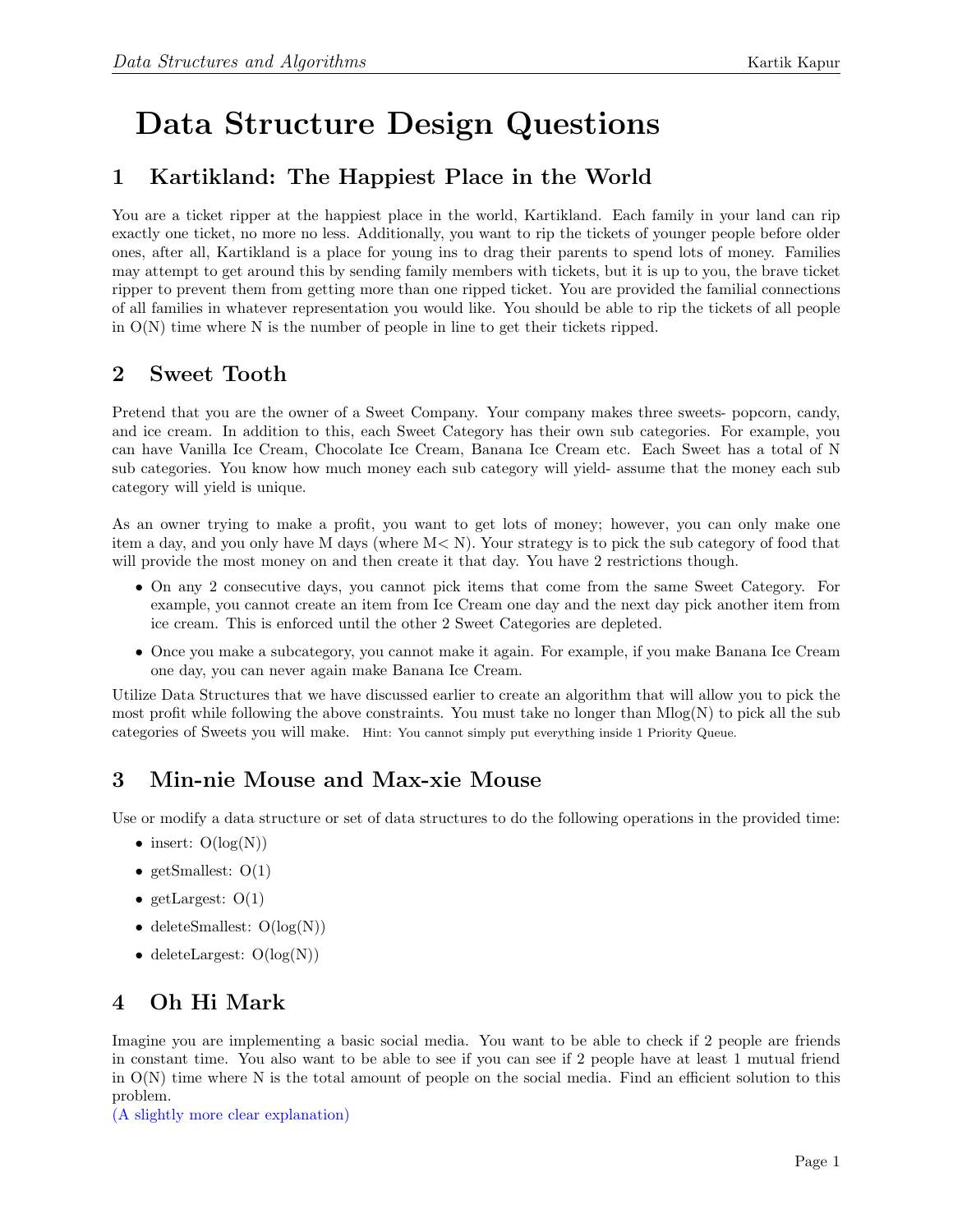#### 5 Colise-Yum

You are the rich Roman Emperor Jewelius Caesar. You want to build arenas (possibly more than one) so your subjects can watch gladiator duels and eat wild boars.

- You have V locations where you can build arenas and it costs  $v_i$  denarius's to build an arena in the ith location.
- Additionally, any location that does not have an arena must have a path to an arena. You are provided a set of roads, denoted by E, that you can build between any 2 locations i and j, along with their cost denoted by  $e_{ii}$ .

Find or modify an algorithm that will minimize the amount of denarius's your kingdom will spend while still fulfilling your constraints.

## 6 Land Lubber? Sea Lubber? Air Lubber? Just Lubber

You are an avid traveler who wants to travel between the 2 cities in your country which consists of V cities. To go between these cities you have decided that you can narrow down your modes of transportation to dinghy sailing, gliding, and unicycling. For every city in the country, you are given a list of cities that you can get to- this list remains constant regardless of which mode of transportation you pick. The set of all sailing costs is labeled as  $E_s$ , the set of all gliding costs is given ans  $E_g$ , and the cost of all unicycling costs is the set  $E_u$ .

Sadly, you get sea/air/landsick quite frequently so you cannot take the same mode of transportation consecutively- in other words you cannot go into city i with unicycling and leave unicycling. Find an algorithm that computes the fastest route from city i to city j with your constraints.

#### 7 National Bongoola Association

You are the coach of a prestigious Bongoola team. Your job as coach is to make sure that, at any given time, the best players on your team for each positions are on the field. Bongoola, being a great community team sport, invites all people of the community to join. Each player will be assigned a position that they can play- there are a total of M positions- and a unique team number. For this problem, we will use N to be the total amount of people on your team and P to be the people signed up for a certain position.

You have your starting M players, but as the game progresses, you will need to replace them. You will base your replacement of people using the bodacious factor. During the game, only 1 player's bodacious factor goes down, and once they are benched, their bodacious factor doesn't change. Every Z minutes, 1 player on the field will have their bodacious factor decrease by some unknown amount and you will be able to replace the player if needed. Once the next eligible player's (a player who plays the same position) bodacious factor exceeds the current player, they are considered a better choice. You are guaranteed that only 1 of the players at a time will need to be replaced. Finding all the players on your current lineup should take  $\Theta(M)$ time, changing a player's bodacious factor should take  $\Theta(1)$  time, replacing a player should take  $\Theta(log(P))$ time, and putting a new player in the current lineup should take  $\Theta(1)$  time.

Write a detailed description of what data structures you will use to make the operations stated above run in the provided time. State any assumptions you need to regarding anything (no you cannot assume that everything is done by some magical warlock).

#### 8 Future-Roaming

You are a croissant delivery boy in the 31st century. You want to deliver your croissants as quickly as possible; however, because you lost your client's addresses and they live all across the galaxy, so you don't